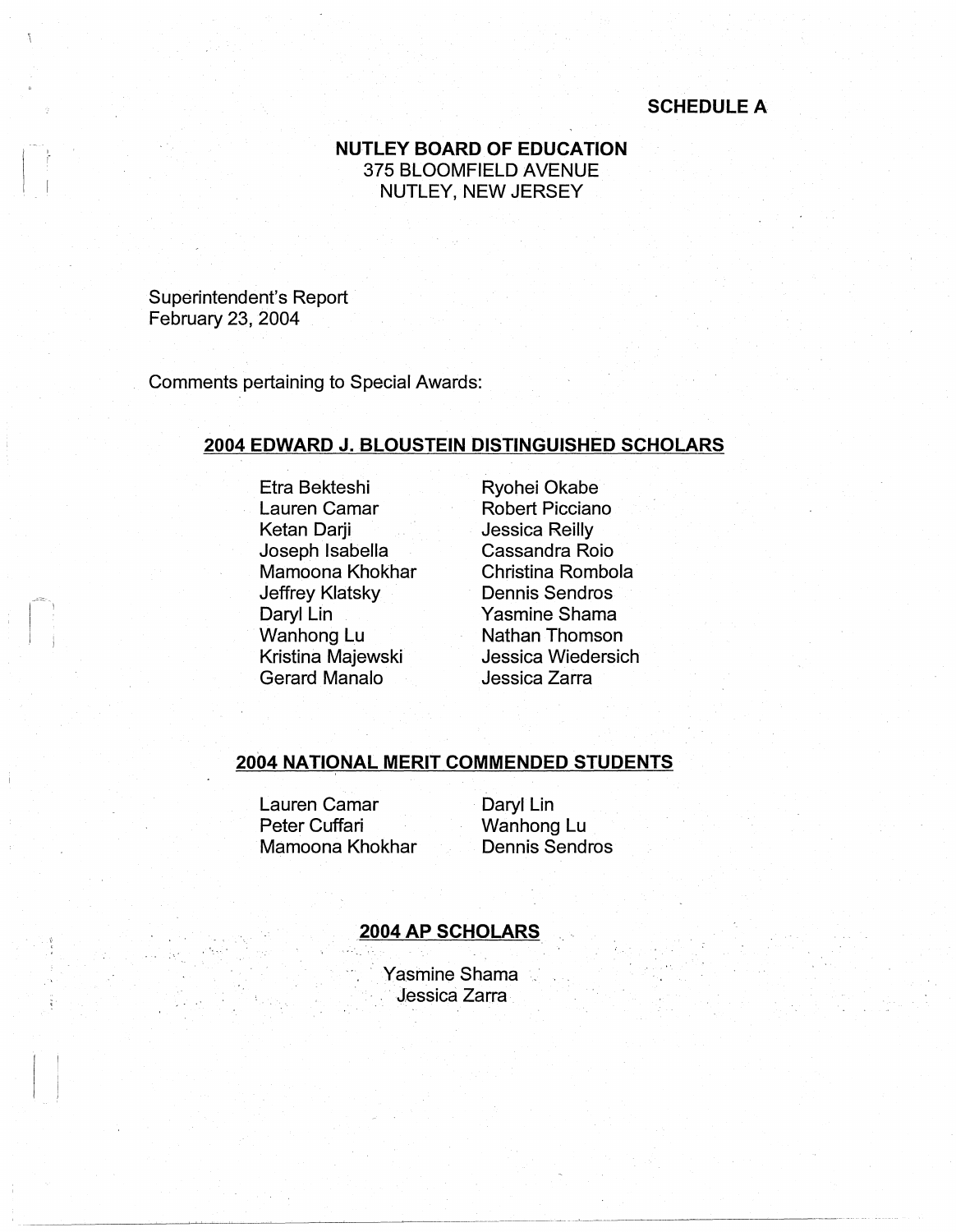Comments pertaining to Fall Sports Special Awards:

## **CROSS COUNTRY**

Jeffrey Klatsky

 $-1$ <sup>st</sup> Team 2003 All NNJIL All County All Area Group Ill All State Section I Group **111** Champion

Megan Williams

-1st Team 2003 All County All Area

# **VOLLEYBALL**

Christine Cacciatore

Patricia Bernardo

 $-1$ <sup>st</sup> Team 2003 All NNJIL All Area

 $-1<sup>st</sup>$  Team 2003 All Area

# **GIRLS SOCCER**

Samantha Sammaro

 $-1<sup>st</sup>$  Team 2003 All NNJIL All County All Area All Area Player of the Year

Brook Delucca

Gina Pollitt

 $-1$ <sup>st</sup> Team 2003 All Area

 $-1$ <sup>st</sup> Team 2003 All NNJIL All County All Area

Amy Dziura

Michele Wlosek

 $-1$ <sup>st</sup> Team 2003 All NNJIL . All Area

 $-1$ <sup>st</sup> Team 2003 All Area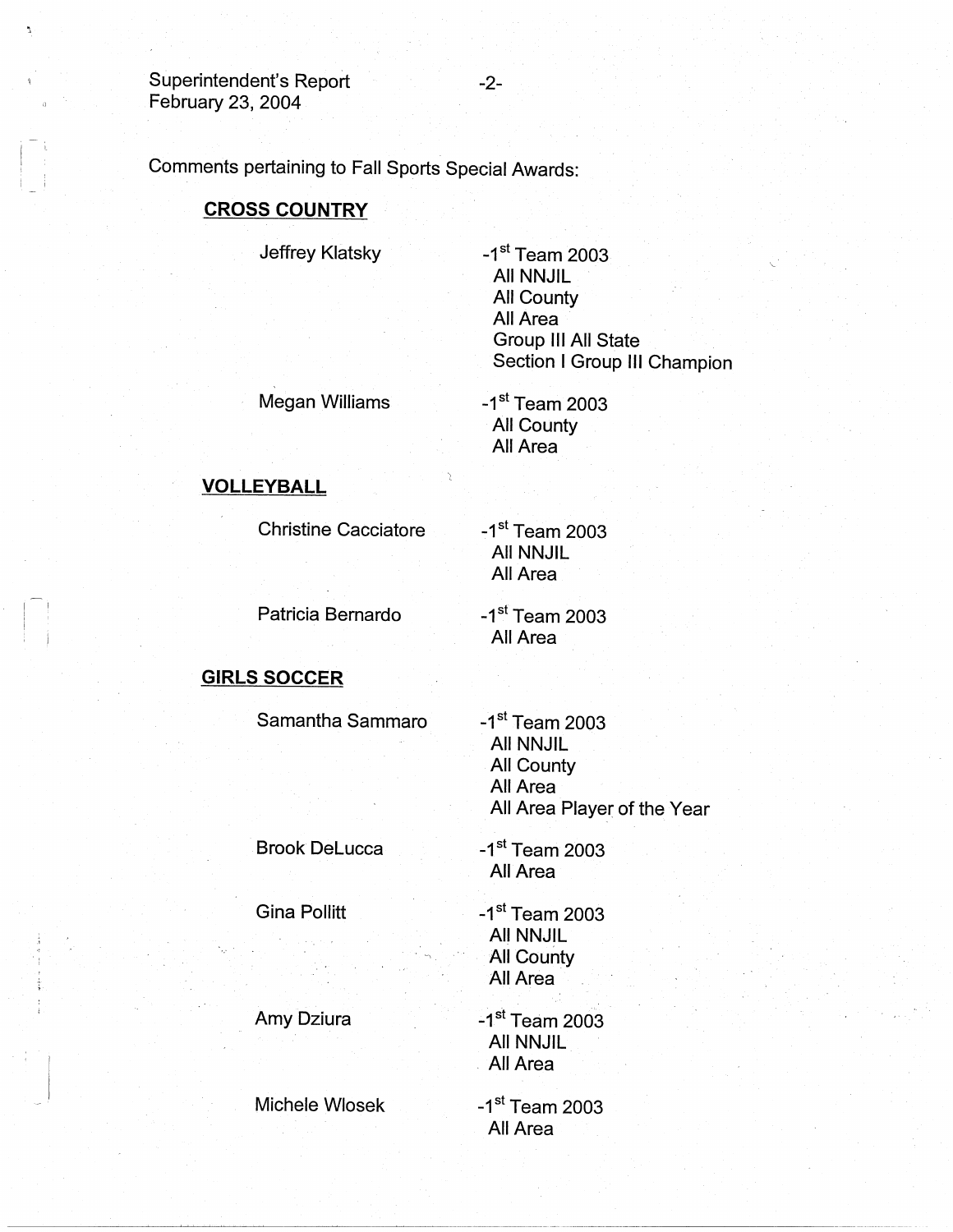# **BOYS SOCCER**

Nicholas Longo

 $-1$ <sup>st</sup> Team 2003 All NNJIL All Area

David Nakashian

Mark Costa

All Area -1st Team 2003

 $-1$ <sup>st</sup> Team 2003

All Area

Thomas Mikulski

 $-1$ <sup>st</sup> Team 2003 All Area

# **GYMNASTICS**

Danielle Guider

 $-1$ <sup>st</sup> Team 2003 All State 2003 Gymnast of the Year •

# **FOOTBALL**

i !

 $\cdot$   $\cdot$   $\cdot$ 

Christopher Merkle Joseph Vella John Adamczyk ,Joseph Carlo · Gerard Tucci  $-1$ <sup>st</sup> Team 2003 All NNJIL All County All Area  $-1$ <sup>st</sup> Team 2003 AU NNJIL All Area  $-1$ <sup>st</sup> Team 2003 All NNJIL  $-1$ <sup>st</sup> Team 2003 All NNJIL All Area  $-1$ <sup>st</sup> Team 2003 All NNJIL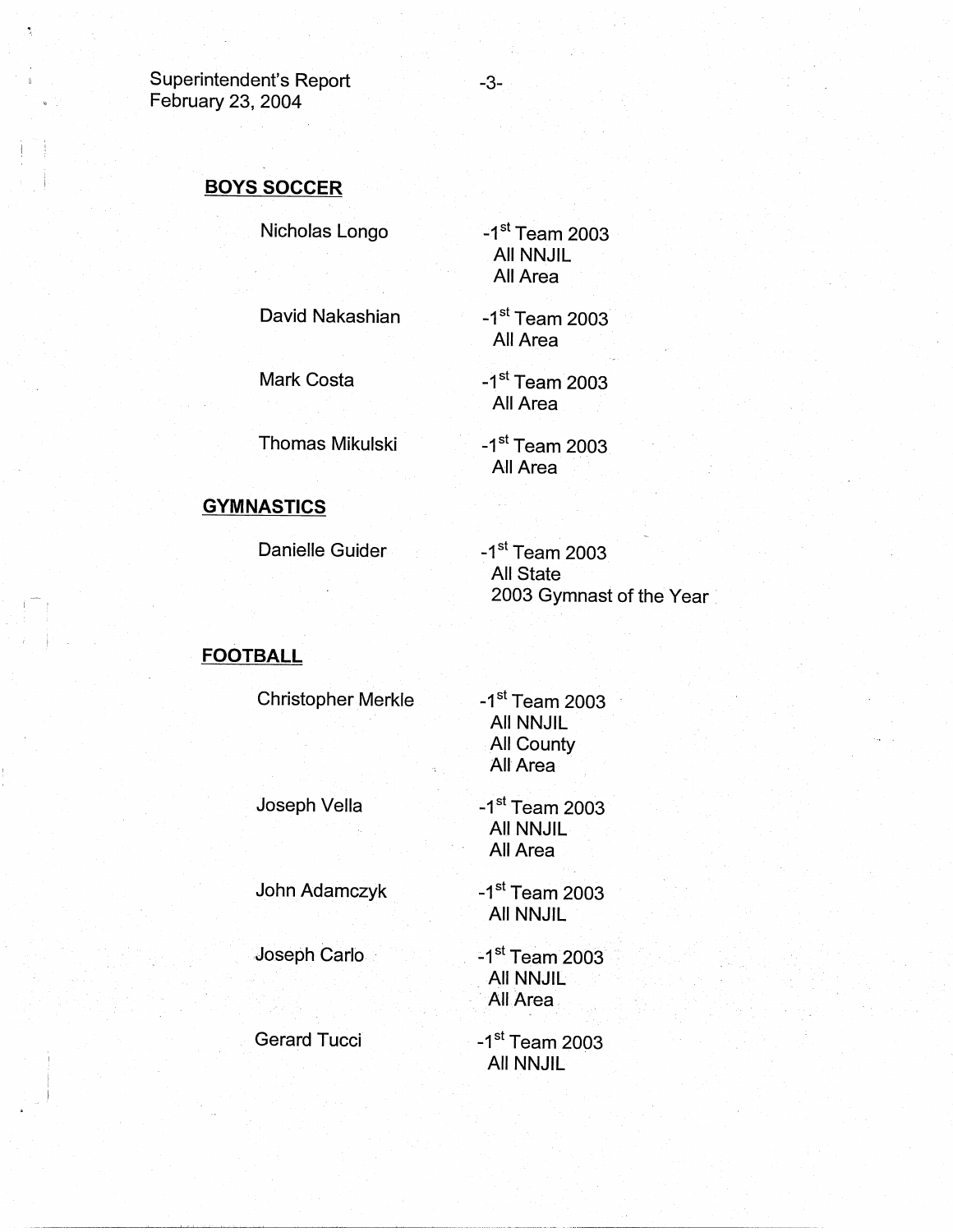### **GIRLS TENNIS**

| Yasmine Shama |  | $-1s$ |
|---------------|--|-------|
|               |  |       |

Robyn Dobosh

 $^{\rm st}$  Team 2003 All NNJIL  $-2<sup>nd</sup>$  Singles

 $-1$ <sup>st</sup> Team 2003 All NNJIL  $-3^{rd}$  Singles

Kimberly Hollywood

Sarena Cohen All NNJIL  $-2<sup>nd</sup>$  Doubles

-4-

-1<sup>st</sup> Team 2003 All NNJIL  $-2<sup>nd</sup>$  Doubles

-1<sup>st</sup> Team 2003

# **NUTLEY HIGH SCHOOL - 2003 GIRLS TENNIS TEAM - NNJIL CHAMPIONS Coach** - **Mr. Vincent Turturiello**

Katherine Bartkovitz Jennifer Cali Sarena Cohen Alina Demetria Robyn Dobosh Kimberli Gerechoff Kimberly Hollywood ·

Vanpat Pensuwan Morgan Samet Alexis Sarno Yasmine Shama Melissa Szablicki Ashley Volpe

Victor Urbanovich, President of the Third Half Club, will be presenting a Championship Banner to the Girls Tennis Team at the Meeting.

#### **Informational Items:**

- Second quarter report cards were distributed on Friday, January 30, 2004
- Kindergarten Registration Week March 1 5
- Franklin Middle School 6<sup>th</sup> Grade Parent Scheduling Information Program - Wednesday, March  $3 - 7:30$  p.m.
- HSPA /TerraNova Tests: HSPA 11,12 - March 2, 3, 4, HSPA 11 - March 5 (Science Field Test-First-Time 11<sup>th</sup> Graders only) TerraNova 9,10 - March 2, 3, 4, 5